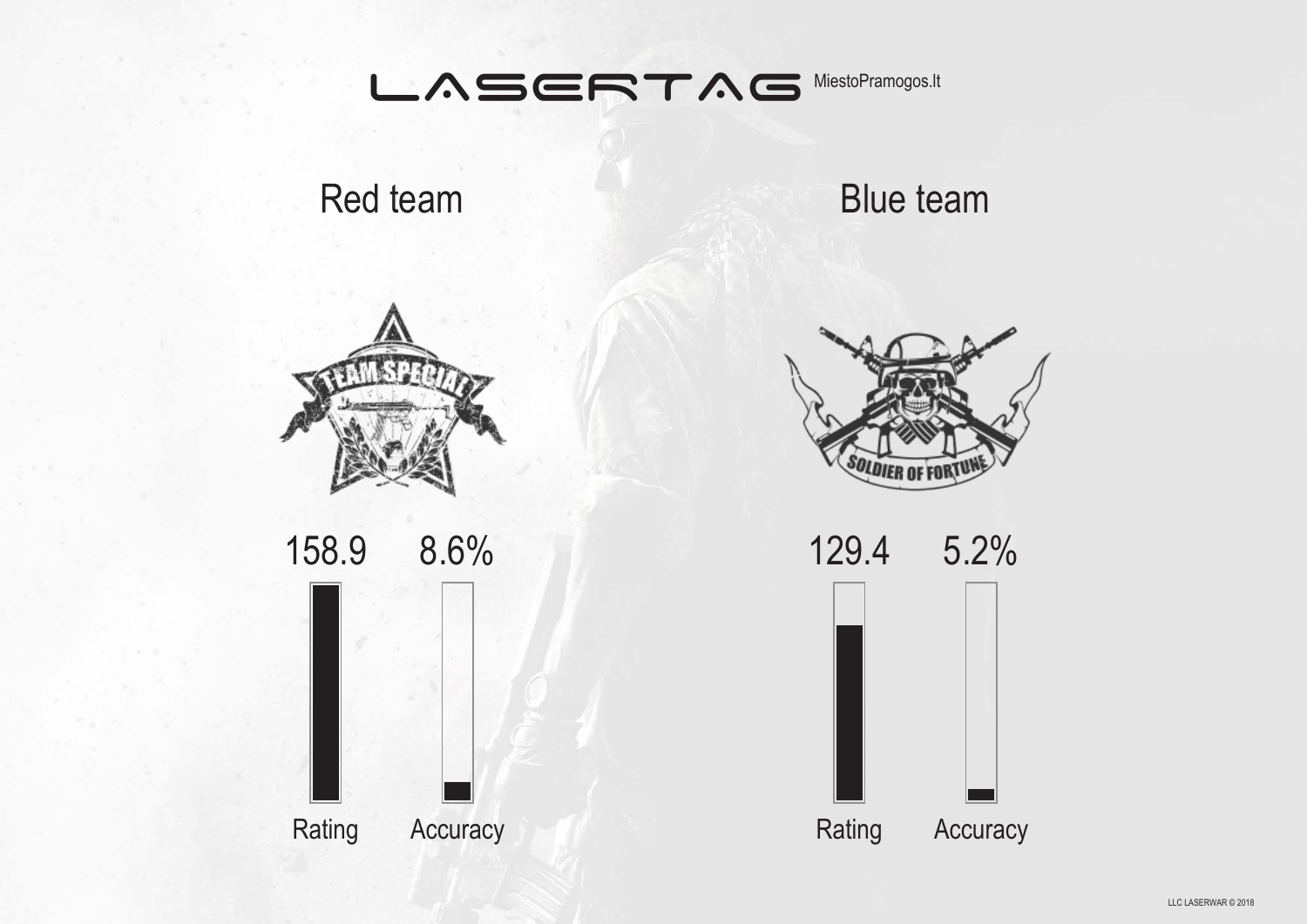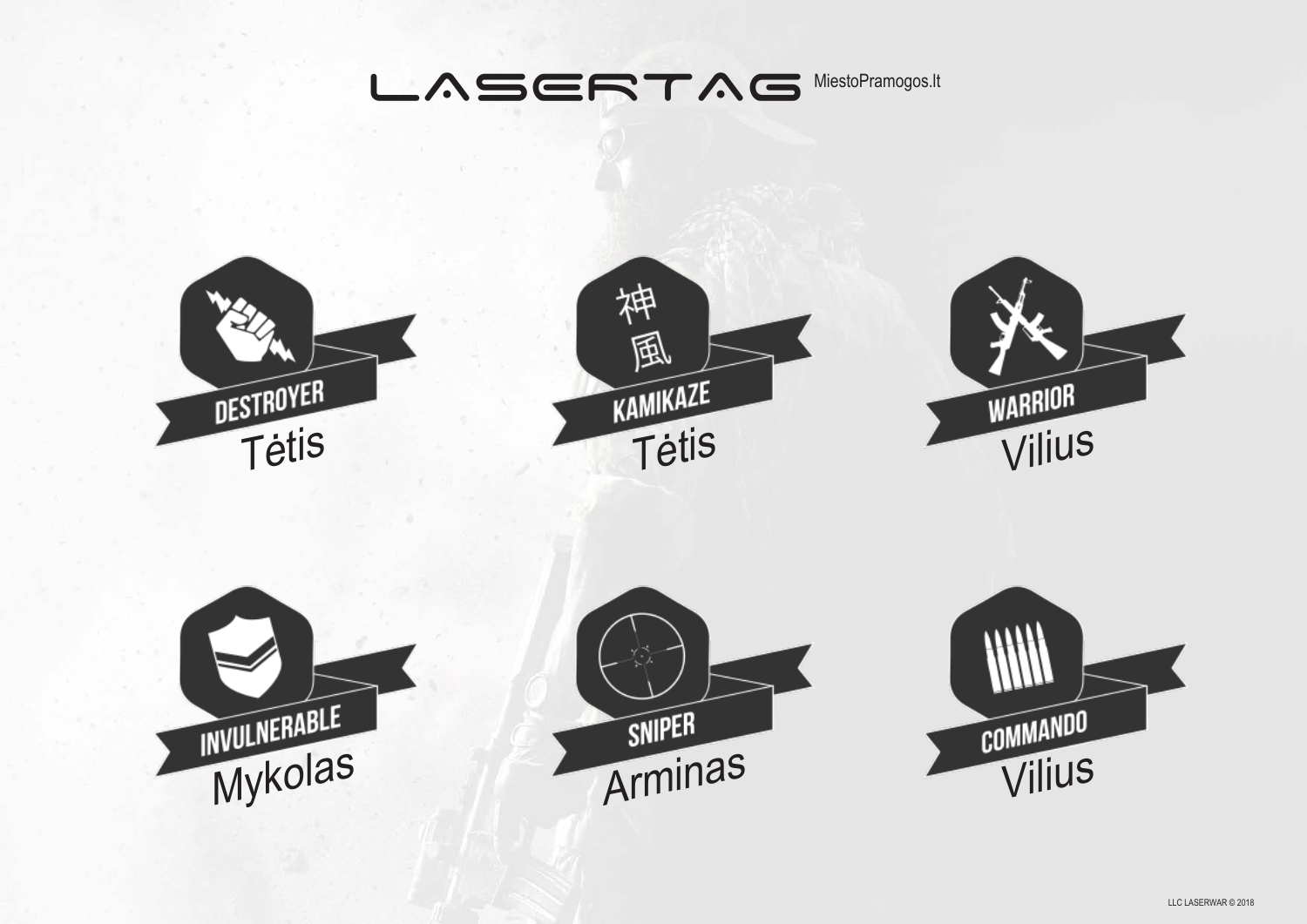| ID | Colour | Type                 | Player        | Rating | Accuracy | Shot fired | <b>Hits</b> | <b>Deaths</b> |
|----|--------|----------------------|---------------|--------|----------|------------|-------------|---------------|
| 27 | Blue   | <b>Assault Rifle</b> | Tėtis         | 43.6   | 8.40%    | 1110       | 93          | 20            |
| 23 | Red    | <b>Assault Rifle</b> | <b>Vilius</b> | 57.6   | 3.40%    | 1991       | 68          | 16            |
| 22 | Red    | Assault Rifle        | Mama          | 34.4   | 4.60%    | 1104       | 51          | 18            |
| 25 | Blue   | Unknown type         | Vincentas     | 39.8   | 6.00%    | 805        | 48          | 13            |
| 14 | Red    | <b>Assault Rifle</b> | Emilis        | 38.8   | 12.30%   | 349        | 43          | 14            |
| 19 | Red    | <b>Assault Rifle</b> | Arminas       | 28.1   | 13.90%   | 209        | 29          | 14            |
| 16 | Blue   | <b>Assault Rifle</b> | Mykolas       | 28.8   | 3.40%    | 624        | 21          | 8             |
| 13 | Blue   | <b>Assault Rifle</b> | Domilė        | 17.2   | 2.90%    | 692        | 20          | 12            |
|    |        |                      |               |        |          |            |             |               |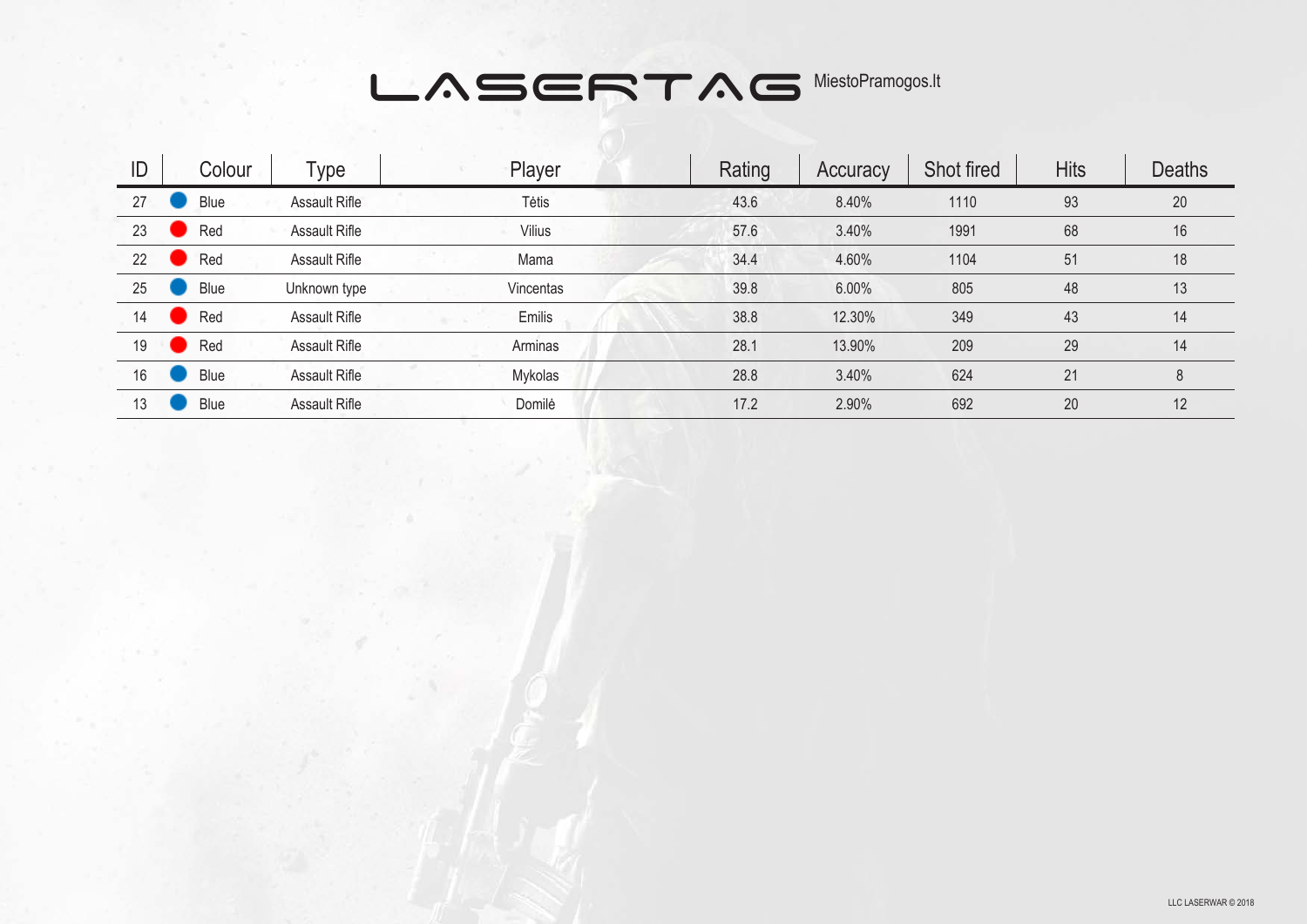



| Rating        | 43.6 |
|---------------|------|
| Accuracy      | 8.4% |
| Shot fired    | 1110 |
| <b>Hits</b>   | 93   |
| Weapon damage | 25   |
| Damage done   | 2325 |
|               |      |

| Injured         |      |
|-----------------|------|
| <b>Deaths</b>   | 20   |
| Damage get      | 2050 |
| <b>Medicine</b> |      |
| Ammo boxes      |      |
|                 |      |

| Hits to enemy |             |
|---------------|-------------|
| Player's name | <b>Hits</b> |
| Emilis        | 23          |
| Arminas       | 19          |
| Mama          | 29          |
| Vilius        |             |

| Player's name | <b>Hits</b> |
|---------------|-------------|
| Emilis        | 17          |
| Arminas       | 8           |
| Mama          | 19          |
| <b>Vilius</b> | 38          |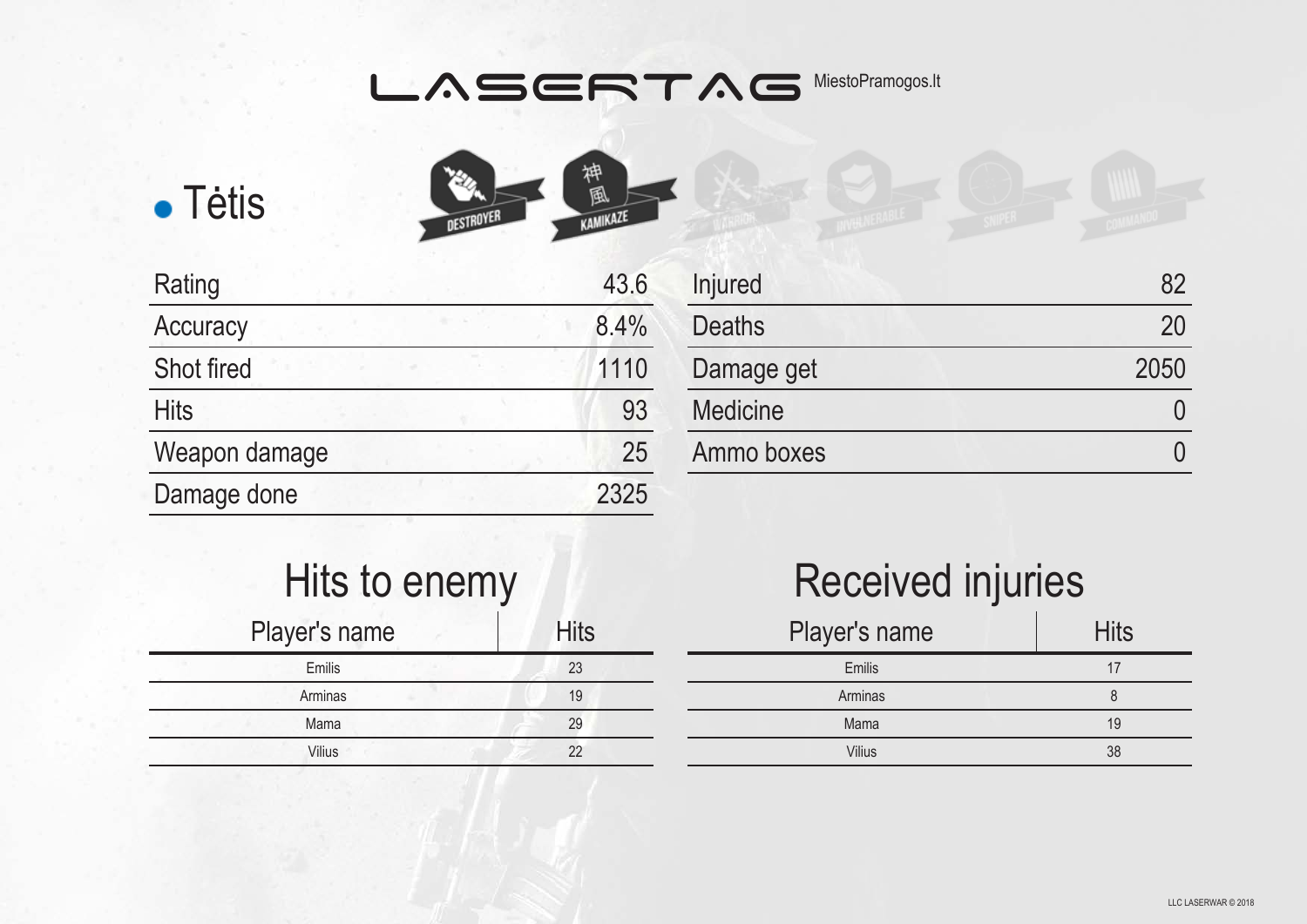$\sim$ r



| Rating        | 57.6 |
|---------------|------|
| Accuracy      | 3.4% |
| Shot fired    | 1991 |
| <b>Hits</b>   | 68   |
| Weapon damage | 25   |
| Damage done   | 1700 |
|               |      |

| WARRIOR       | COMMANDO |
|---------------|----------|
| Injured       | 41       |
| <b>Deaths</b> | 16       |
| Damage get    | 1025     |
|               |          |

| Hits to enemy |             |  |
|---------------|-------------|--|
| Player's name | <b>Hits</b> |  |
| Domilė        | 12          |  |
| Mykolas       | 5           |  |
| Vincentas     | 13          |  |
| Tėtis         | 38          |  |

# Received injuries

Medicine 0

Ammo boxes <sup>0</sup>

| Player's name | <b>Hits</b> |
|---------------|-------------|
| Domilė        |             |
| Mykolas       |             |
| Vincentas     |             |
| Tėtis         | 22          |
|               |             |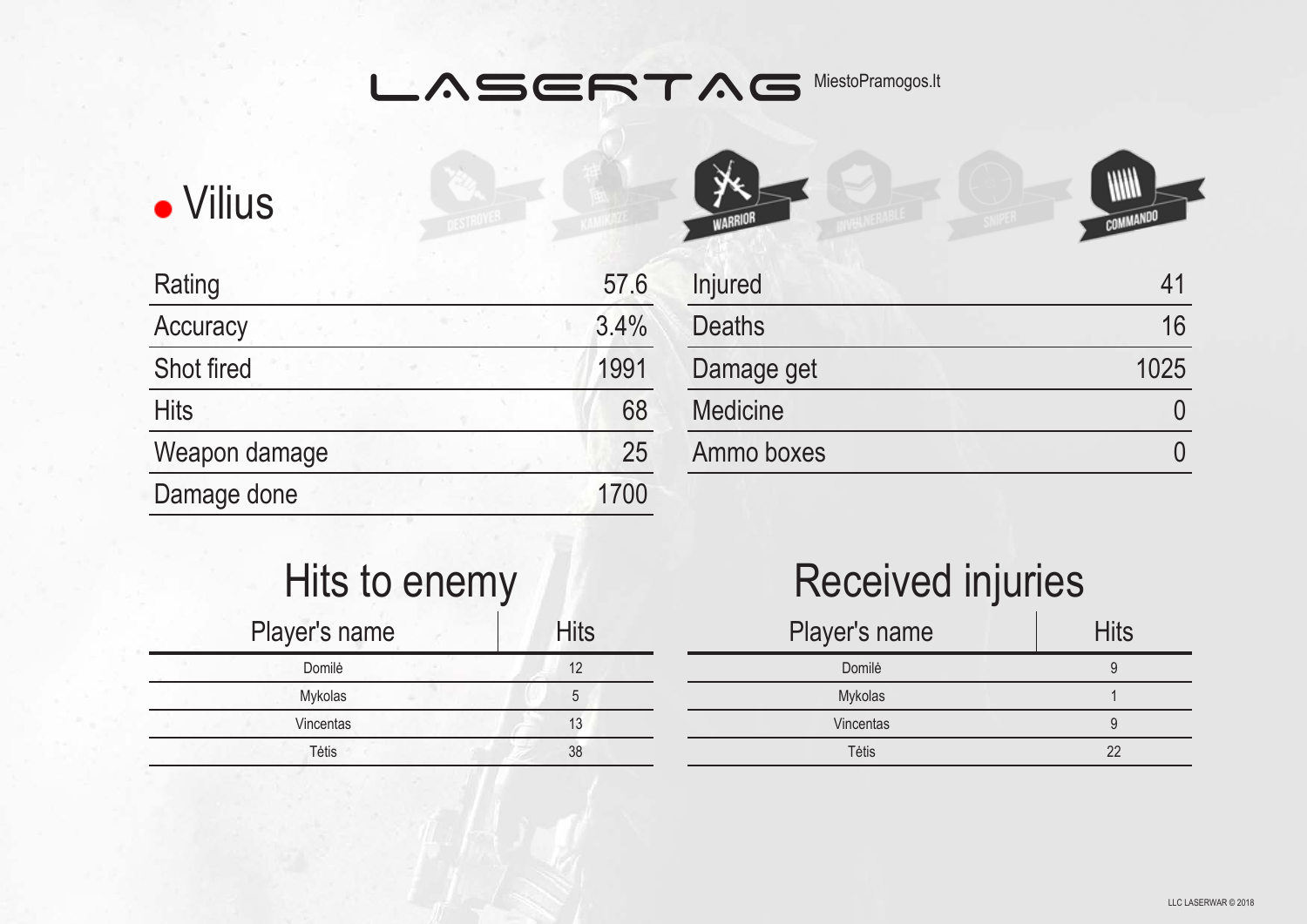## • Mama

| Rating            | 34.4 |
|-------------------|------|
| Accuracy          | 4.6% |
| <b>Shot fired</b> | 1104 |
| <b>Hits</b>       | 51   |
| Weapon damage     | 25   |
| Damage done       | 1275 |
|                   |      |

| Injured         | 53   |
|-----------------|------|
| <b>Deaths</b>   | 18   |
| Damage get      | 1325 |
| <b>Medicine</b> |      |
| Ammo boxes      |      |
|                 |      |

| Hits to enemy |             |
|---------------|-------------|
| Player's name | <b>Hits</b> |
| Domilė        | 12          |
| Mykolas       | 9           |
| Vincentas     |             |
| Tėtis         | 19          |

| Player's name | <b>Hits</b> |
|---------------|-------------|
| Domilė        |             |
| Mykolas       | 10          |
| Vincentas     | 10          |
| Tėtis         | 29          |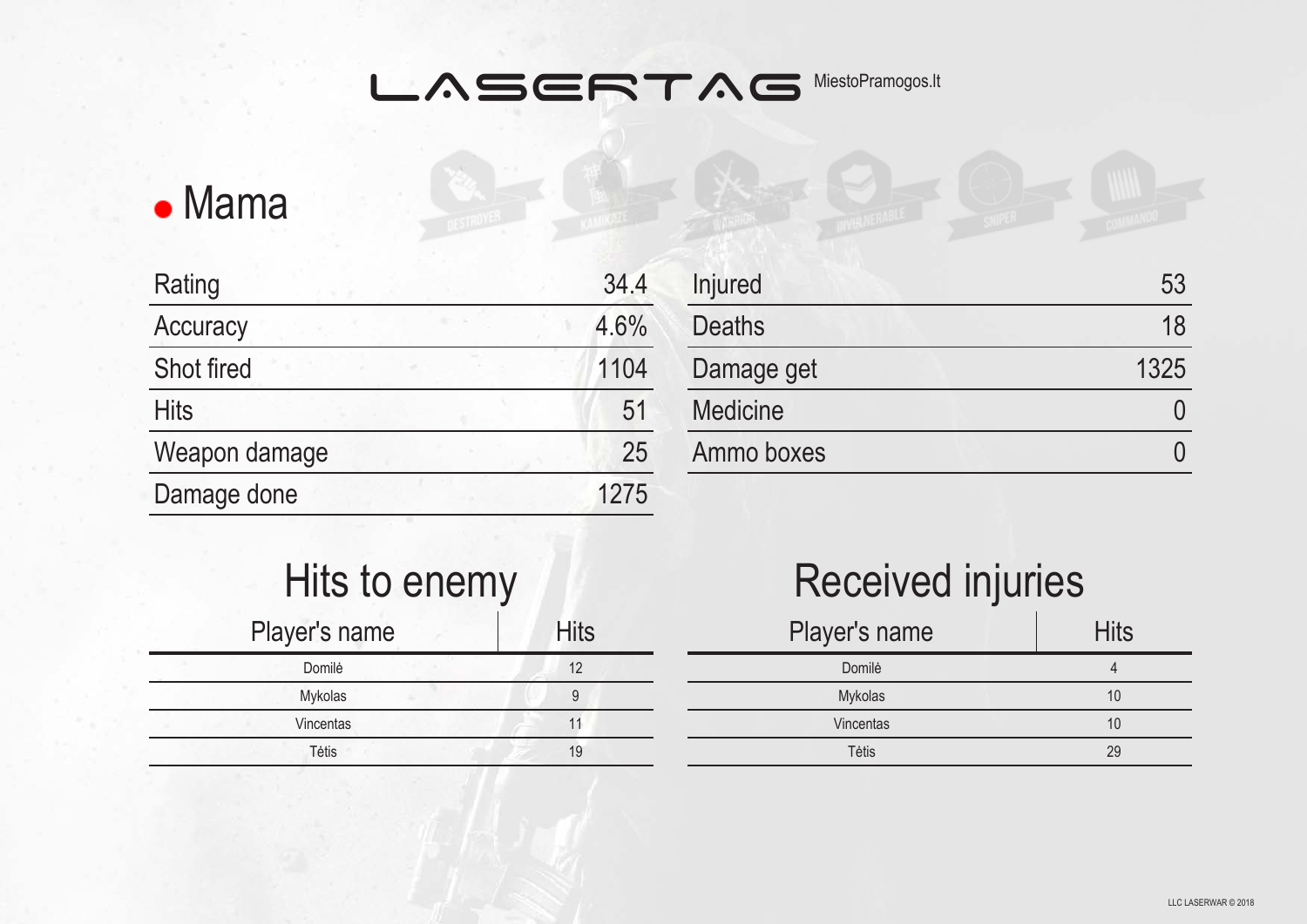# • Vincentas

| Rating        | 39.8 |
|---------------|------|
| Accuracy      | 6%   |
| Shot fired    | 805  |
| <b>Hits</b>   | 48   |
| Weapon damage | 25   |
| Damage done   | 1200 |
|               |      |

| Injured         |      |
|-----------------|------|
| <b>Deaths</b>   | 13   |
| Damage get      | 1100 |
| <b>Medicine</b> |      |
| Ammo boxes      |      |
|                 |      |

| Hits to enemy |             |
|---------------|-------------|
| Player's name | <b>Hits</b> |
| Emilis        | 17          |
| Arminas       | 12          |
| Mama          | 10          |
| Vilius        |             |

| Player's name | <b>Hits</b> |
|---------------|-------------|
| Emilis        | 10          |
| Arminas       | 10          |
| Mama          | 11          |
| <b>Vilius</b> | 13          |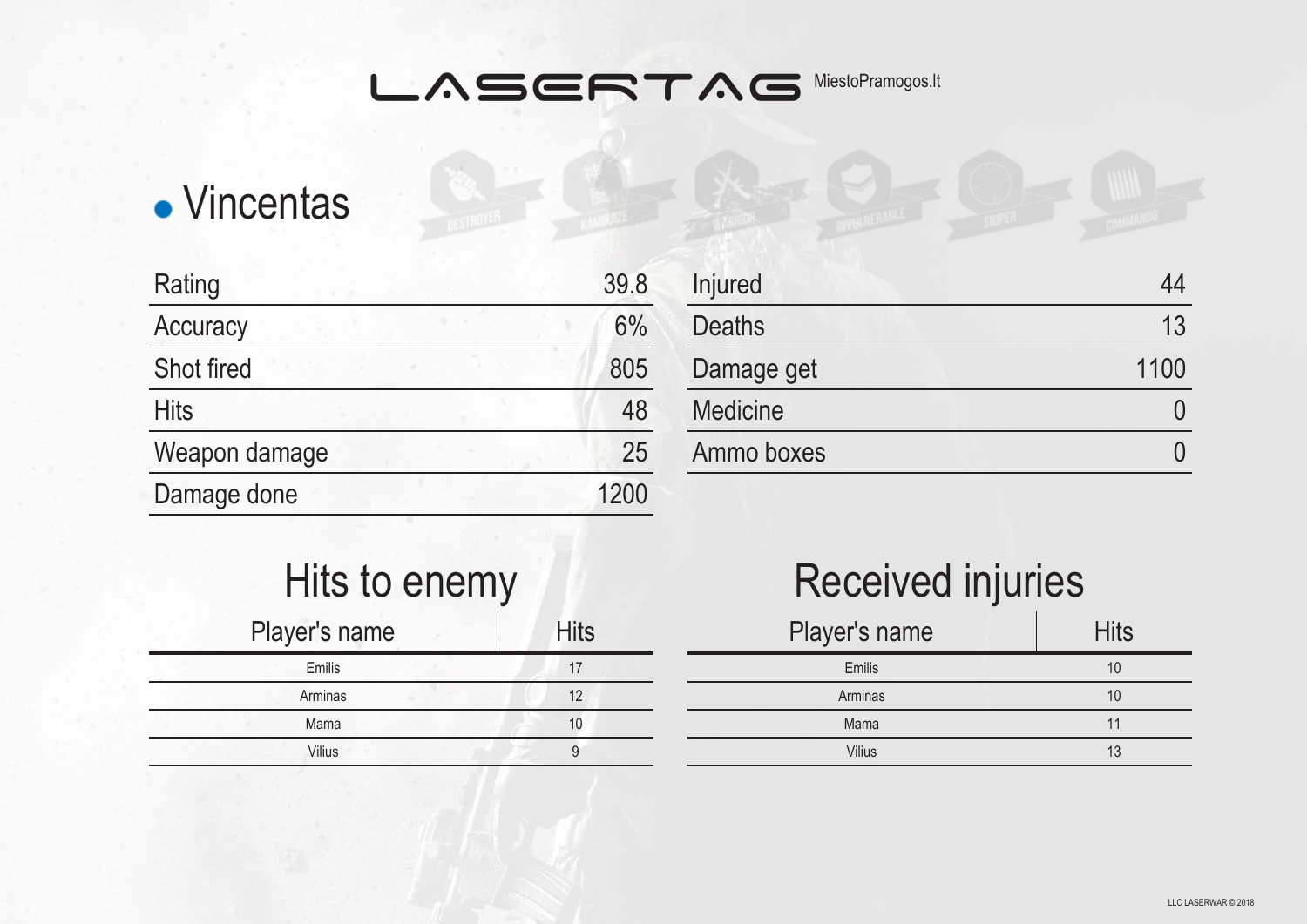# **•** Emilis

| Rating        | 38.8  |
|---------------|-------|
| Accuracy      | 12.3% |
| Shot fired    | 349   |
| <b>Hits</b>   | 43    |
| Weapon damage | 25    |
| Damage done   | 1075  |
|               |       |

| <b>Injured</b>  |      |
|-----------------|------|
| <b>Deaths</b>   | 14   |
| Damage get      | 1125 |
| <b>Medicine</b> |      |
| Ammo boxes      |      |
|                 |      |

| Hits to enemy |             |
|---------------|-------------|
| Player's name | <b>Hits</b> |
| Domilė        | 6           |
| Mykolas       | 10          |
| Vincentas     | 10          |
| Tėtis         |             |

| Player's name | <b>Hits</b> |
|---------------|-------------|
| Domilė        |             |
| Mykolas       |             |
| Vincentas     | 17          |
| <b>T</b> ėtis | 23          |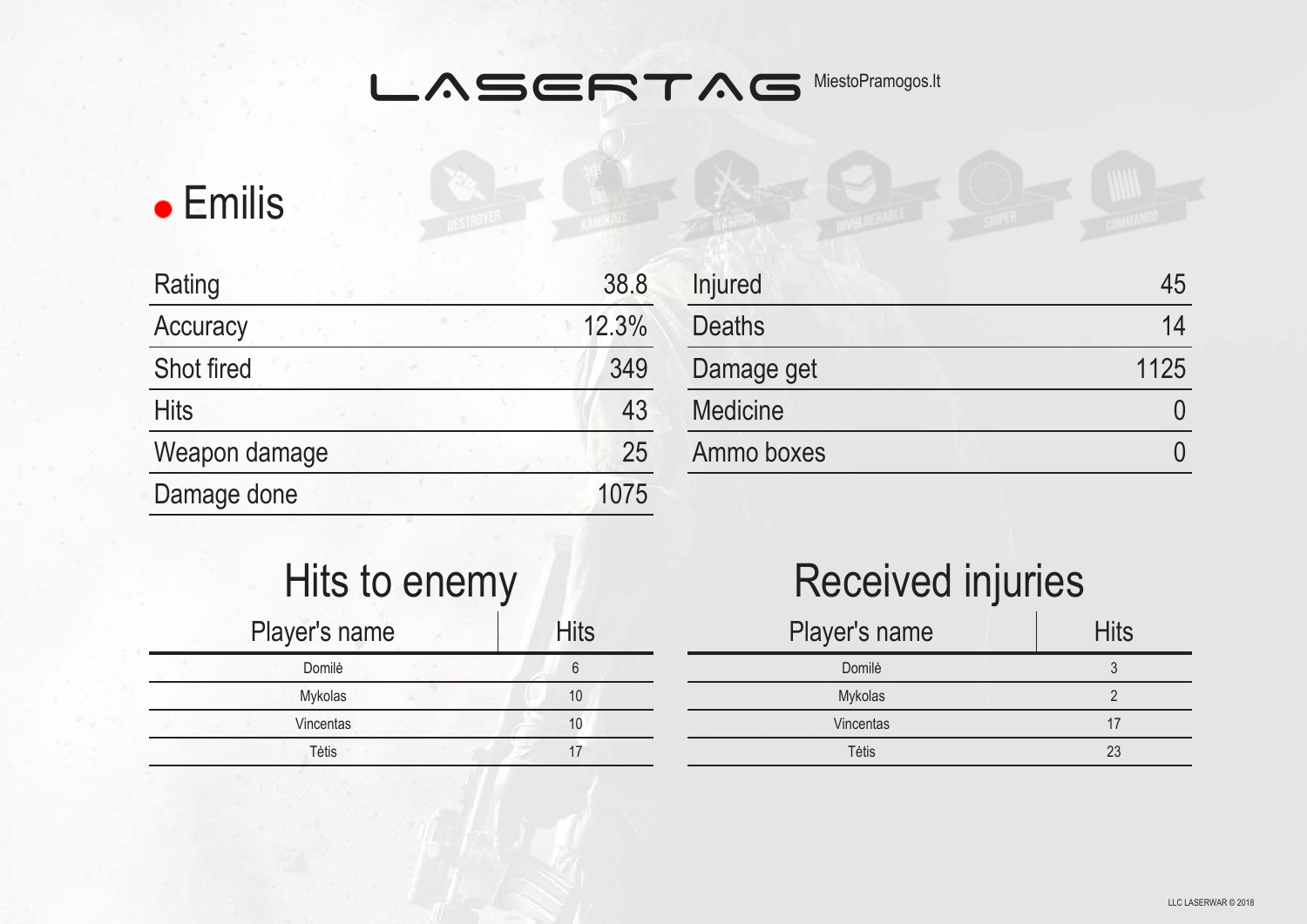## Arminas

| Rating        | 28.1  |
|---------------|-------|
| Accuracy      | 13.9% |
| Shot fired    | 209   |
| <b>Hits</b>   | 29    |
| Weapon damage | 25    |
| Damage done   | 725   |
|               |       |

| Injured         | 43   |
|-----------------|------|
| <b>Deaths</b>   | 14   |
| Damage get      | 1075 |
| <b>Medicine</b> |      |
| Ammo boxes      |      |
|                 |      |

#### Hits to enemy Player's name Hits<br>Domilé Domilė Mykolas **1** Vincentas 10 Tėtis 8

| Player's name | <b>Hits</b> |
|---------------|-------------|
| Domilė        |             |
| Mykolas       | 8           |
| Vincentas     | 12          |
| Tėtis         | 19          |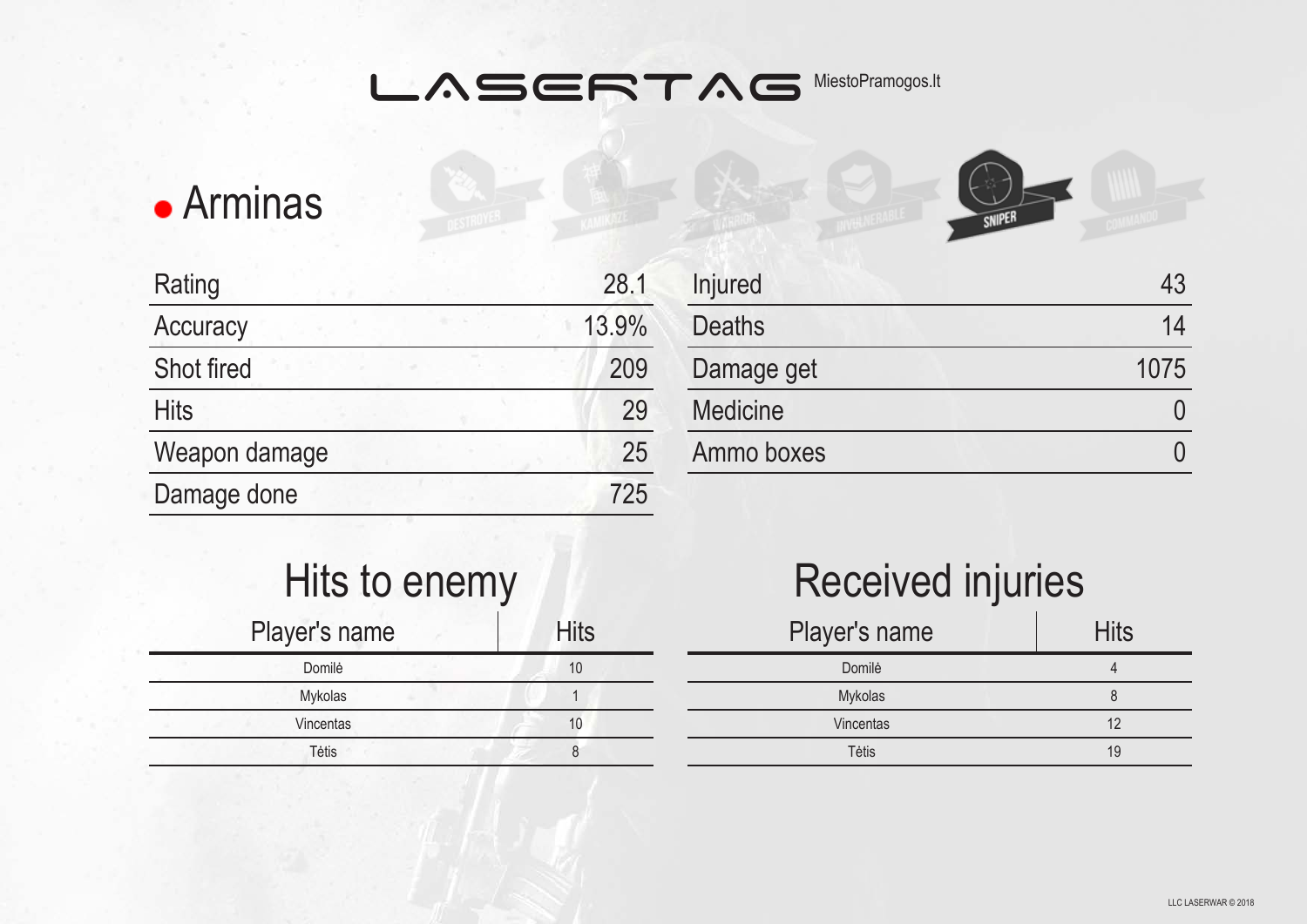# Mykolas

| Rating        | 28.8 |
|---------------|------|
| Accuracy      | 3.4% |
| Shot fired    | 624  |
| <b>Hits</b>   | 21   |
| Weapon damage | 25   |
| Damage done   | 525  |
|               |      |

| Injured         | 25  |
|-----------------|-----|
| <b>Deaths</b>   |     |
| Damage get      | 625 |
| <b>Medicine</b> |     |
| Ammo boxes      |     |
|                 |     |

#### Hits to enemy Player's name Hits Emilis Arminas 8 Mama 10 Vilius 1

| Player's name | <b>Hits</b> |
|---------------|-------------|
| Emilis        | 10          |
| Arminas       |             |
| Mama          | g           |
| <b>Vilius</b> | 5           |